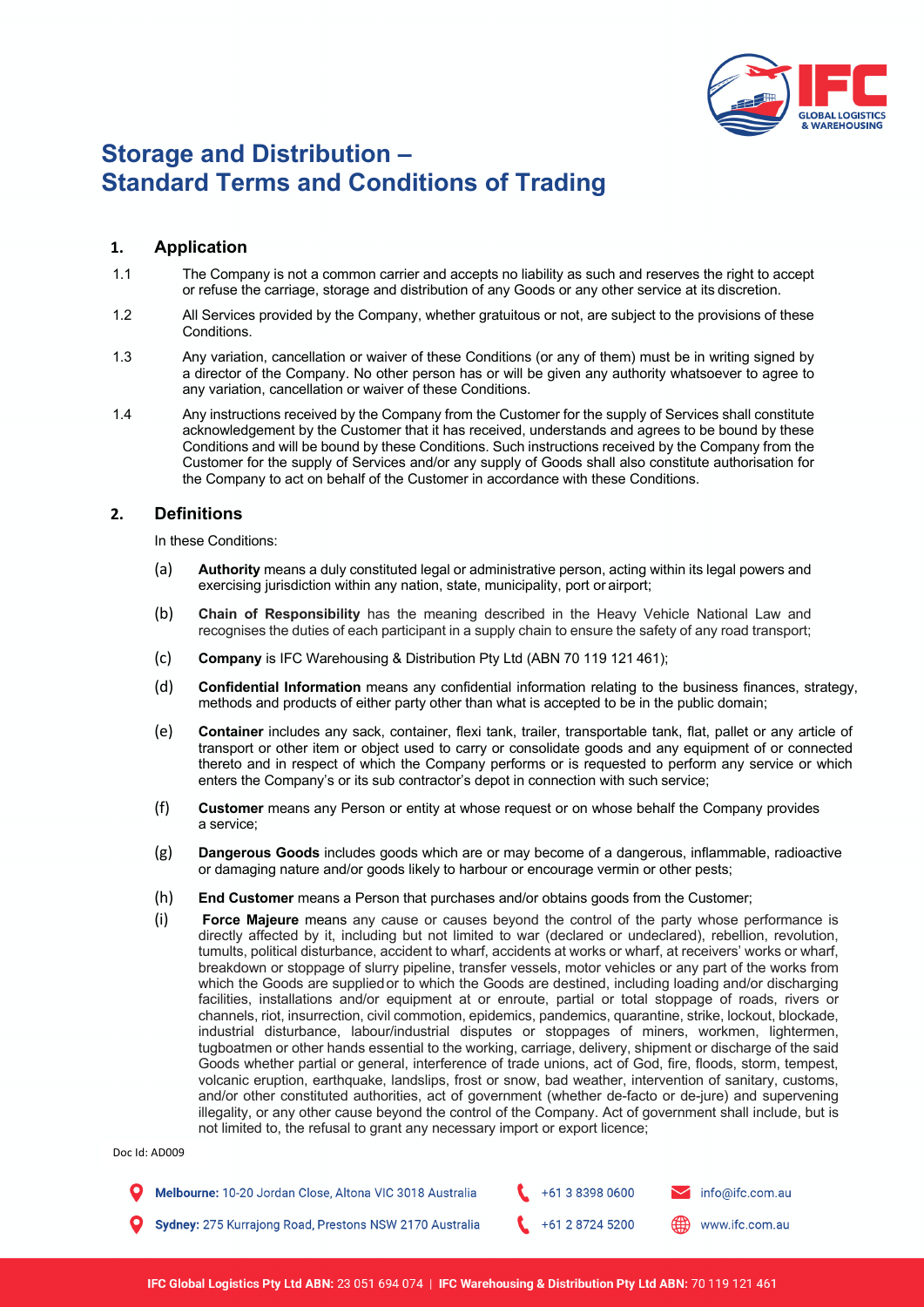- (j) **Goods** means the products and its packaging and any Container not supplied by or on behalf of the Company in respect of which the Company provides or is requested to provide Services;
- (k) **"Heavy Vehicle National Law**" means the *Heavy Vehicle National Law Act* 2012 (Qld) and all regulations made under that Act, as well as the associated State and Territory road transport acts and regulations adopting the *Heavy Vehicle National Law Act* 2012 (Qld) and includes any subsequent replacement or modification or amendment to any of these acts and regulations;
- (l) **In writing** and **written** means by letter or electronic mail;
- (m) **Incidental Matters** means anything done or to be done in relation to the Goods or the provision of any services ancillary to the Goods including but not limited to moving, storing or leaving the Goods at any warehouse, terminal, yard, wharf or other place or area, loading or unloading the Goods from any vehicle, vessel or other conveyance, stowing or packing the Goods or fumigating, transhipping, inspecting or otherwise handling the Goods or anything done in relation thereto;
- (n) **Insolvency Event** means if any (or more than one) of the following occur with respect to a Customer:
	- (i) the Customer becomes insolvent or is otherwise unable to pay its debts as and when they fall due;
	- (ii) the Customer (or any third party) institutes any insolvency, receivership or bankruptcy proceedings with respect to the Customer, for the settlement of the Customer's debts;
	- (iii) the Customer makes a general assignment for the benefit of creditors; or
	- (iv) the Customer ceases to conduct business;
- (o) **Instructions** means a statement of the Customer's specific requirements;
- (p) **Intellectual Property** means all present and future intellectual and industrial property rights conferred by statute at common law or existing in equity;
- (q) **KPI** means any Key Performance Indicators being the agreed measure of timeliness and accuracy of the tasks and procedures set out in the Standard Operating Procedure (SOP);
- (r) **"Load Restraint Guide"** means the "Load Restraint Guide: Guidelines and Performance Standards for the Safe Carriage of Loads on Road Vehicles", Second Edition 2004 and includes any subsequent editions;
- (s) **Owner** includes the owner, shipper and consignee of the goods, and any other person who is or may become interested in the goods and anyone acting on their behalf;
- (t) **Person** includes individuals, partnerships, firms, trusts, associates or anybody or bodies corporate;
- (u) **PPSA** means the *Personal Property Securities Act 2009* (Cth) and includes all regulations made under that Act, and any subsequent replacement or modification or amendment to the act orregulations;
- (v) **Services** means the services detailed in the Standard Operating Procedure as amended from time to time and the whole of the services provided by the Company to the Customer and all matters necessarily related to or ancillary to the provision of the services;
- (w) **SOP** means Standard Operating Procedures as agreed by the parties to this Agreement;
- (x) **Stock take** means a count of the physical holding of the products reconciled against the Company's stock records;
- (y) **Stock take Outcome** means the net value outcome after taking into account the 'unders' and 'overs' of the comparison of Company records to physical counts across all products;
- (z) **Suppliers** means suppliers of those **Goods** purchased by the **Customer** and or handled by the **Company**;
- (aa) **Terminating Capital Costs** means specific capital expenditure and set up costs incurred by the Company for the exclusive use of the Customer that remains unamortized at the effective date of termination;
- (bb) **Vehicle** is any motor vehicle or motor vehicles (including but not limited to any truck, van, trailer or car) in respect of which the Company performs or is requested to perform any service or which enters the Company's or subcontractor's depot in connection with the Services;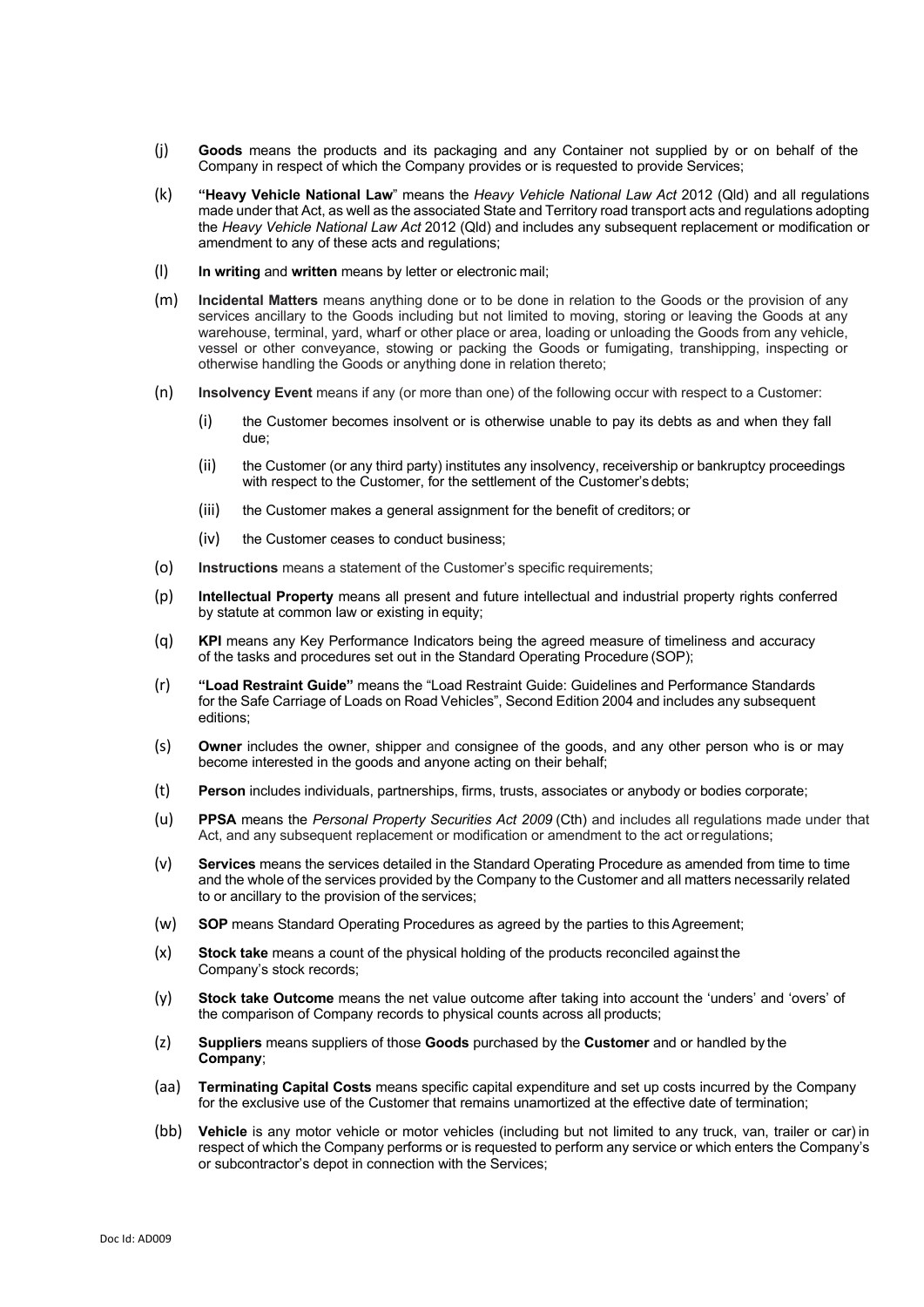(cc) **Value Shrinkage** means the dollar value of the net Stock Outcome after assigning cost of Customer's goods excluding profit and taxes to each product with a stock variance.

# **3. Obligations of Customer**

- 3.1 The Customer warrants that it is either the Owner or the authorised agent of the Owner of the Goods and that it is authorised to accept and accepts these Conditions, not only for itself, but also as agent for and on behalf of the Owner.
- 3.2 The Customer warrants that it has reasonable knowledge of matters affecting the conduct of its business, including, but not limited to, the terms of sale and purchase of the Goods and all other matters relating thereto.
- 3.3 Customer shall give sufficient and executable instructions.
- 3.4 The Customer warrants that all information about the Goods and Container (including, but not limited to, weight, content, measure, quantity, condition, marks, numbers, barcodes and value) and that any consignment documentation provided to the Company is complete and correct and that the Goods and Container are labelled in compliance with all laws, regulations and requirements to facilitate accurate handling by the Company.
- 3.5 The Customer warrants that the Goods, Vehicle and Container are properly packed in a manner adequate to withstand normal handling, storage or distribution and is in compliance with all laws and regulations in every respect.
- 3.6 The Customer warrants that it will ensure, so far as is reasonably practicable, the safety of any road transport performed for or on behalf of the Customer and that it will meet its obligations under the Heavy Vehicle National Law Chain of Responsibility provisions where the Customer is acting as a consignor or consignee or loader or packer of Goods.
- 3.7 The Customer warrants that a compliant and accurate Container Weight Declaration will be supplied where the Customer is to provide the consignment documentation.
- 3.8 The Customer warrants that for Goods consigned for import or export by sea the consignment documentation including the verified gross mass is accurate and compliant with the requirements of

*Navigation Act* 2012, including but not limited to the requirements of Marine Order 32 and Marine Order 42.

3.9 The Customer must use its best endeavours to provide accurate quarterly forecasts to the Company of expected volumes and seasonality and to immediately advise the Company, in writing, as soon as it becomes aware of significant (greater than 20%) changes to forecasted volumes.

## **4. Special Instructions, Goods and Services**

- 4.1 Unless agreed in writing, the Customer undertakes that no dangerous or temperature sensitive Goods shall be delivered to the Company or its Sub Contractors and the Company shall not be required to deal with or in any way handle such goods.
- 4.2 If the Customer is in breach of Clause 4.1:
	- (a) the Customer shall be liable for all loss or damage whatsoever caused by or to or in connection with the Goods howsoever arising;
	- (b) the Customer shall defend, indemnify and hold harmless the Company against all penalties, claims, damages, costs and expenses whatsoever arising in connection therewith; and
	- (c) the Company (or any other person in whose custody the Goods may be in at the relevant time) may, at the Company's sole discretion, have the Goods destroyed or otherwise dealt with (without compensation to the Customer or liability on the Company). For the purposes of this sub-clause, notice is not required to be given to any person of the intention to destroy or otherwise deal with the Goods.
- 4.3 If the Company agrees to accept Dangerous Goods and then it (or any other person) reasonably forms the view that those Goods constitute a risk to other goods, property, life or health, the Company may without notice or compensation to the Customer and without liability from the Company have the Goods destroyed or otherwise dealt with, to the extent reasonably possible, in consultation with the Customer, or otherwise without notice to, and at the sole risk and expense of, the Customer.
- 4.4 No goods requiring temperature control are to be handled by the Company unless previously agreed in writing with agreed specific temperatures and SOP's and approved handling and storage facilities being in place and approved prior to delivery and the Customer warrants that:
	- (a) the Container used in relation to the movement of any such goods will be properly precooled or preheated as is appropriate;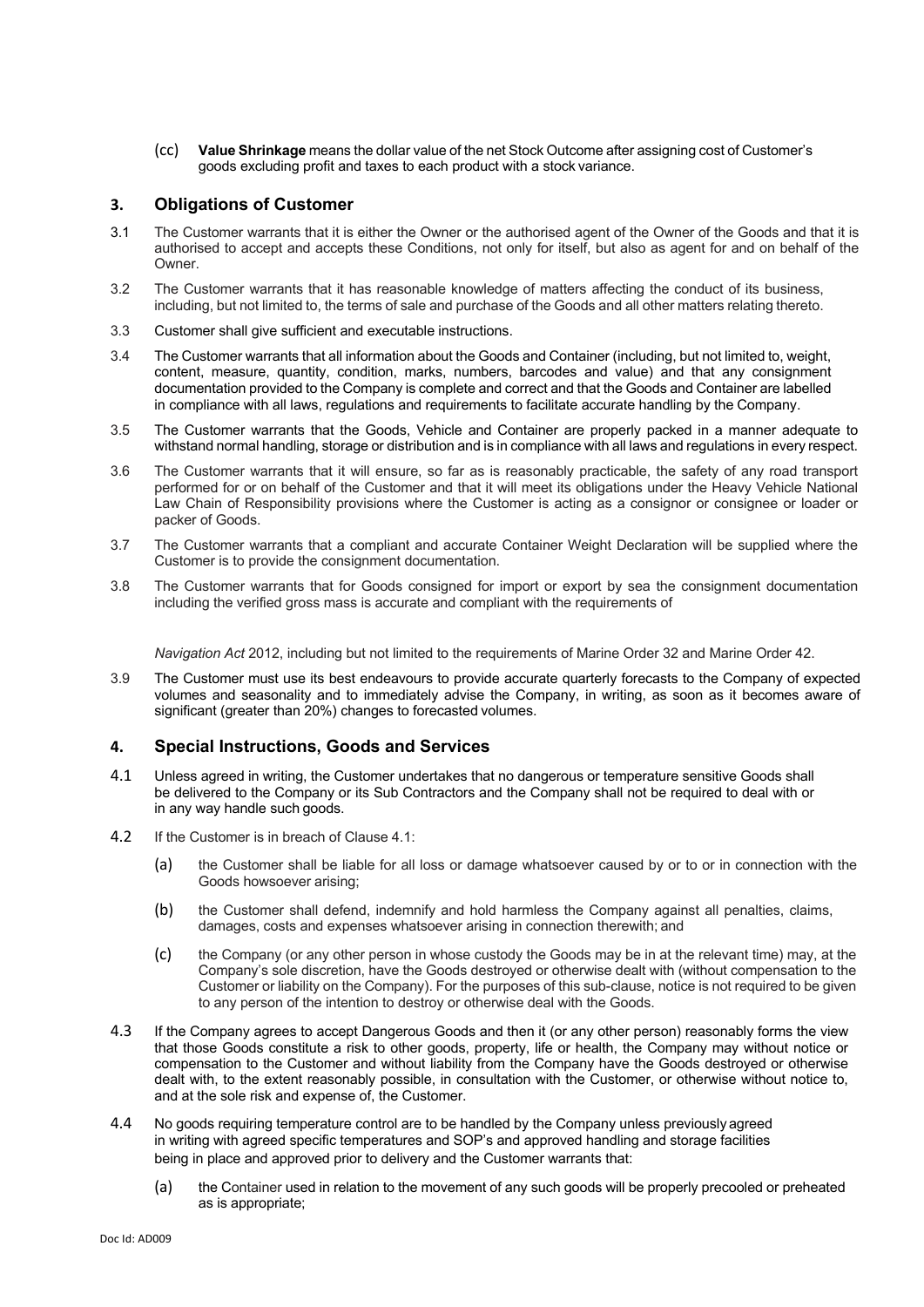- (b) the Goods have been properly packed or stuffed in the Container; and
- (c) the thermostatic controls have been properly set.
- (d) If these requirements are not met, the Company shall not be liable for any loss or damage to the Goods to the extent that is caused by such non-compliance.
- 4.5 No Goods of high value or requiring special use are to be handled by the Company unless previously agreed in writing with agreed specific handling and storage SOP's and with approved handling and storage facilities being in place and approved prior to delivery of the Goods.
- 4.6 If the Customer is in breach of clause 4.4 (b) or (c) or (d) above, the Company shall not be caused nor requested nor obliged to deal with the goods. If any such goods are delivered without agreement, the Company may store them elsewhere without notice to and at the sole risk and expense of the Customer.

# **5. General Indemnities and Liabilities of the Customer and Owner**

- 5.1 The Customer and Owner shall defend, indemnify and hold harmless the Company against all liability, loss, damage, costs and expenses howsoever arising:
	- (a) from the nature of the Goods, other than to the extent caused by the Company's negligence;
	- (b) out of the Company acting in accordance with the Customer's or Owner's instructions;
	- (c) from a breach of warranty or obligation by the Customer or arising from the negligence of the Customer or Owner; or
	- (d) from the defective or overweight condition of any Goods or Container provided by the Customer;
	- (e) from and against all claims, costs and demands whatsoever and whomsoever made or preferred in excess of the liability of the Company under these Conditions. Without prejudice to the generality of this clause, this indemnity shall cover all claims, costs and demands arising from or in connection with the negligence of the Company its servants or agents.
- 5.2 Except to the extent caused by the Company's negligence, the Customer and Owner shall be liable for and shall defend, indemnify and hold harmless the Company in respect of all duties, taxes, imposts, levies, deposits and outlays whatsoever levied by any Authority and for all payments, fines, costs, expenses, loss and damage whatsoever incurred or sustained by the Company in connection therewith.
- 5.3 Advice and information, in whatever form it may be given, is provided by the Company for the Customer only and the Customer shall defend, indemnify and hold harmless the Company for all liability, loss, damage, costs and expenses arising out of any other person relying on such advice or information.
- 5.4 The Customer shall be liable for the loss, damage, contamination, soiling, delay, detention or demurrage whether arising before, during and after the carriage of property of:
	- (a) the Company (including, but not limited to, Containers);
	- (b) the Company's servants, sub-contractors or agents;
	- (c) independent contractors engaged by the Company for performance of part or all of the Services;
	- (d) any person; or
	- (e) any vessel,

caused by the Customer or Owner or any person acting on behalf of either of them or for which the Customer is otherwise responsible and will defend, indemnify and hold harmless the Company in respect of the same.

- 5.5 Instructions to collect payment on delivery in cash or otherwise are accepted by the Company upon and on the condition that the Company in the matter of such collection will be liable for the exercise of reasonable diligence and care only. Unless express written instructions are received that the Goods are not to be delivered without payment, the Company accepts no liability if, upon delivery of the goods, payment is not made.
- 5.6 The Company is committed is committed to taking all reasonable steps to ensure that any carriage of goods by road performed as part of the Services is performed safely and in accordance with the Heavy Vehicle National Law and Chain of Responsibility provisions it contains. The Company will not comply with any directive or instruction by the Customer that might have the effect of contributing to a breach of the Heavy Vehicle National Law or preventing the Company from taking all steps which is considers to be reasonably necessary to prevent any breach of the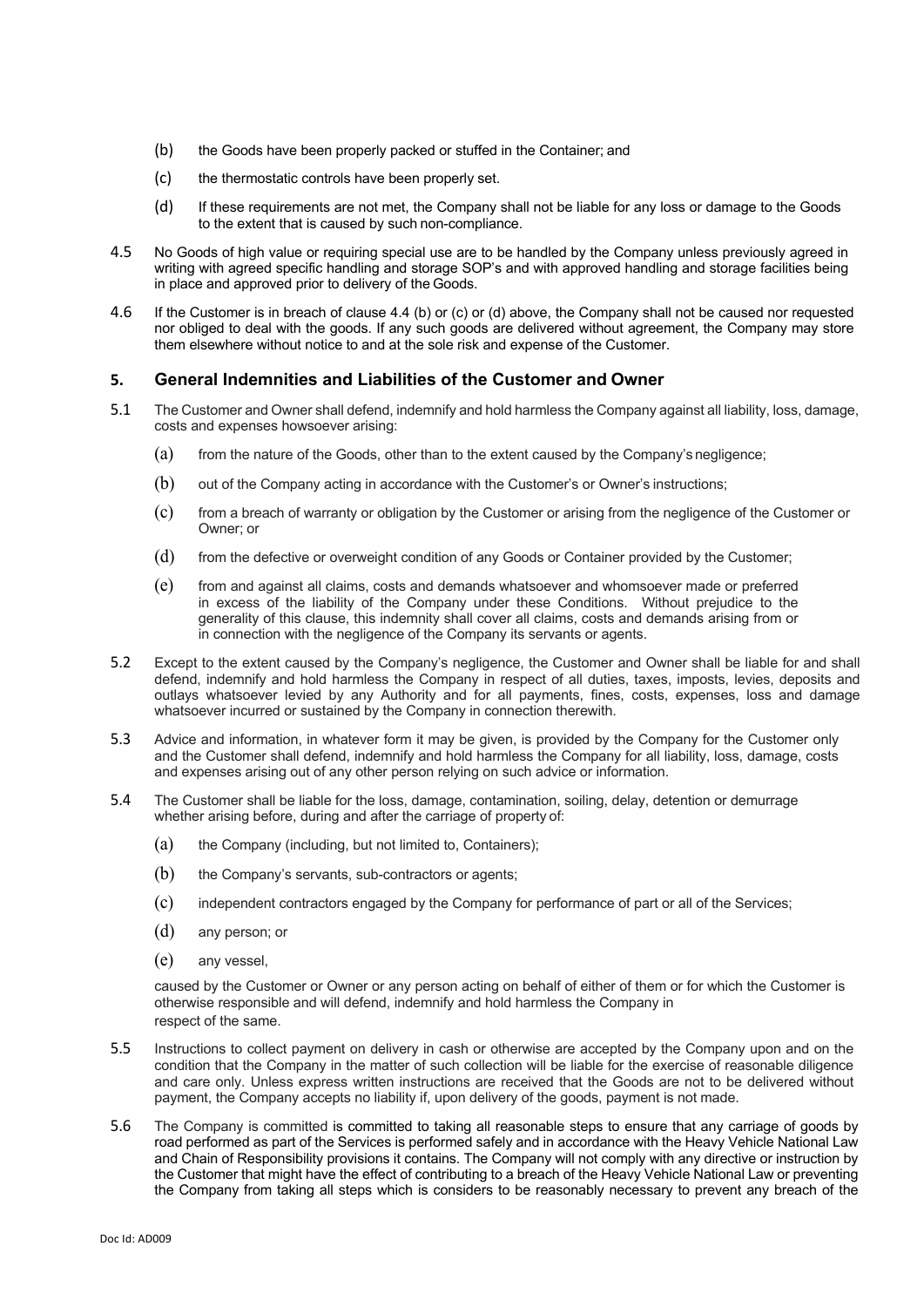Heavy Vehicle NationalLaw.

#### **6. Sub-contractors**

- 6.1 The Customer undertakes that no claim will be made against any servant, sub-contractor or agent of the Company which imposes or attempts to impose upon any of them any liability whatsoever in connection with the Goods. If any such claim should nevertheless be made, the Customer undertakes to indemnify the Company against all consequences thereof.
- 6.2 Without prejudice to Clause 6.1, every servant, sub-contractor or agent of the Company shall have the benefit of all provisions herein as if such provisions were expressly for their benefit. In entering into this contract, the Company, to the extent of those provisions, does so not only on its behalf, but as agent and trustee for such servants, sub-contractors and agents.
- 6.3 The Customer shall defend, indemnify and hold harmless the Company from and against all claims, costs and demands whatsoever and by whomsoever made or preferred, in excess of the liability of the Company under these Conditions.
- 6.4 Without prejudice to the generality of this Clause 6, the indemnity referred to in Clause 6.3, shall cover all claims, costs and demands arising from or in connection with the negligence of the Company, its servants, sub-contractors and agents.
- 6.5 In this Clause, "sub-contractors" includes direct and indirect sub-contractors and their respective employees, servants and agents.

# **7. Receipt**

- 7.1 Goods, Container or Vehicle are not received by the Company until the person delivering them has reported to the Company's Receiving office and the Company has agreed to receive the Goods, Container or Vehicle.
- 7.2 The Company may refuse to receive or unload any Goods, Container or Vehicle if the Company is not satisfied that arrangements have or will be made for the removal of such Goods Container orVehicle.

## **8. Delivery and Disposal**

- 8.1 If any Goods are damaged, destroyed or otherwise rendered unfit for sale, then provided that the Company gives the Customer 14 days written notice, then the Company may remove or dispose of such Goods in its sole discretion and without further liability to the Customer.
- 8.2 If any Goods, Container or Vehicle is not removed from the Company's premises within 14 days of the company giving written notice, the Company shall be entitled to remove or dispose of such Goods, Container or Vehicle at the sole discretion of the Company and at the sole risk and expense of the Customer.
- 8.3 If at any time in the opinion of the Company or any Authority any Goods constitute a risk to any other goods, property, life or health, those Goods may (provided that, to the extent possible, the Company gives the Customer prior notice) be destroyed or otherwise dealt with at the sole discretion of the Company and at the risk and expense of the Customer.
- 8.4 The Company shall be presumed conclusively to have delivered goods to the End Customer in accordance with these Conditions if it obtains from any person at the delivery address nominated by the Customer a receipt or signed delivery docket in relation to the delivery of those goods.
- 8.5 If the place nominated by the Customer is unattended or if delivery cannot be effected for any reason the Company will use its best endeavours to obtain instructions from the Customer and if this is not possible then to store the goods at another place selected by the Company and the Customer shall be liable for all additional transport and storage expenses incurred.
- 8.6 The Company shall have the right to enforce against the Owner and the Customer jointly and severally any liability of the Customer under these Conditions or to recover from them any sums to be paid by the Customer which upon demand have not been paid.

## **9. Inspection**

The Company will inform the Customer of any discrepancies between Goods received and its accompanying packing list on receipt which are apparent upon reasonable inspection without opening any packaging of the Goods.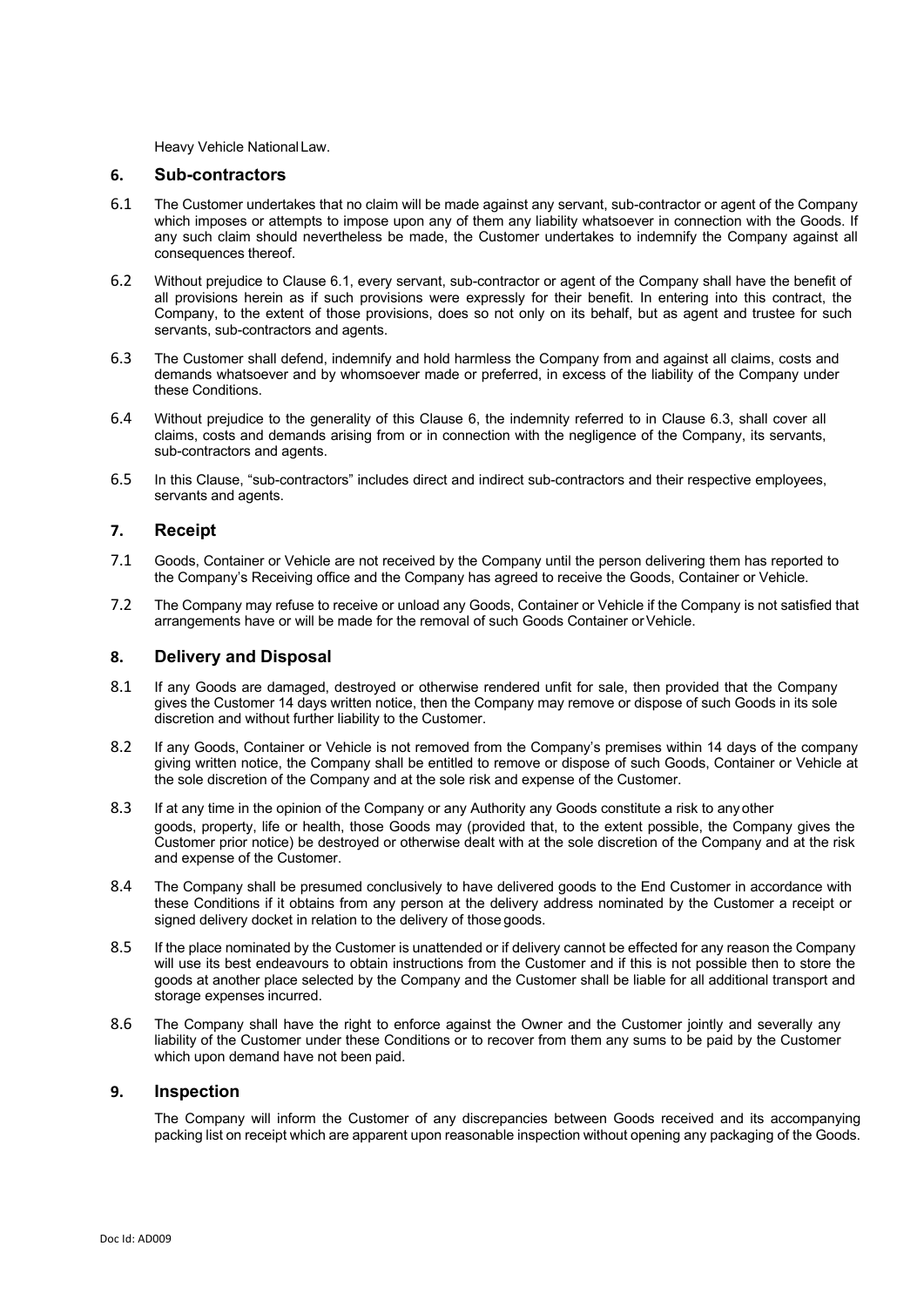# **10. Loss & Damage**

- 10.1 In respect to loss or damage of Customer's goods within a facility or premises of the Company or its Sub Contractor, the Company must within two (2) working days of its becoming aware of a possible loss advise the Customer and provide details and photographs (where possible) from which the Customer can assess loss and if required and at its own expense arrange for the Goods to be assessed or surveyed.
- 10.2 Subject to the provisions of Clause 12 Limits of Liability, any claim for recompense by the Customer must be made in writing within 14 days of advice from the Company and include details of investigations, the cost basis of the claim and accompanied by all relevant documentation that the Customer possesses. Each party will use its best endeavours to mitigate any loss, damage, liability or expense in connection with or related to these Conditions.

## **11. General Liability**

- 11.1 Except where otherwise provided in these Conditions, the Company shall not be liable for any loss or damage whatsoever arising from:
	- (a) the act or omission of the Customer or Owner or any person acting on their behalf,
	- (b) compliance with the Instructions given to the Company by the Customer, Owner or any other person entitled to give them,
	- (c) insufficiency of the packing or labelling of the Goods, except where such service has been provided as a Service by the Company,
	- (d) handling, loading, stowage or unloading of the Goods by the Customer or Owner or any person acting on their behalf,
	- (e) inherent vice of the Goods,
	- (f) riots, civil commotions, strikes, lockouts, stoppage or restraint of labour from whatsoever cause,
	- (g) fire, flood, storm, explosion or theft,
	- (h) any Force Majeure Event, or
	- (i) any other cause which the Company could not avoid and the consequences whereof it could not prevent by the exercise of reasonable diligence.
- 11.2 The Company shall not be liable for loss or damage howsoever caused (whether or not direct, indirect or consequential) to property other than the Goods themselves and shall not be liable for any pure economic loss or loss of profit (or similar claim), delay or deviation howsoeverarising.

#### **12. Limits of Liability**

- 12.1 Except in so far as otherwise provided by these Conditions, the liability of the Company, howsoever arising, shall not exceed the following:
	- (a) Physical loss of or damage to Goods, but not exceeding the least of:
		- (i) the value of the Goods lost, or
		- (ii) the reasonable cost of repairs in the case of damage, or
		- (iii) A\$1.00 per kg of the goods lost or damaged
		- (iv) A\$50,000 for a single incident.
	- (b) Misdirection of the Goods, but not exceeding the least of:
		- (i) the cost of transporting the Goods to the correct destination by the mode of transport that would have applied in the absence of such misdirection less the cost that would have been incurred in transporting the Goods to the correct destination in the absence of such misdirection, or
		- (ii) the value of the Goods misdirected, or
		- (iii) A\$1.00 per kg of the Goods misdirected.
		- (iv) A\$50,000 for a single incident.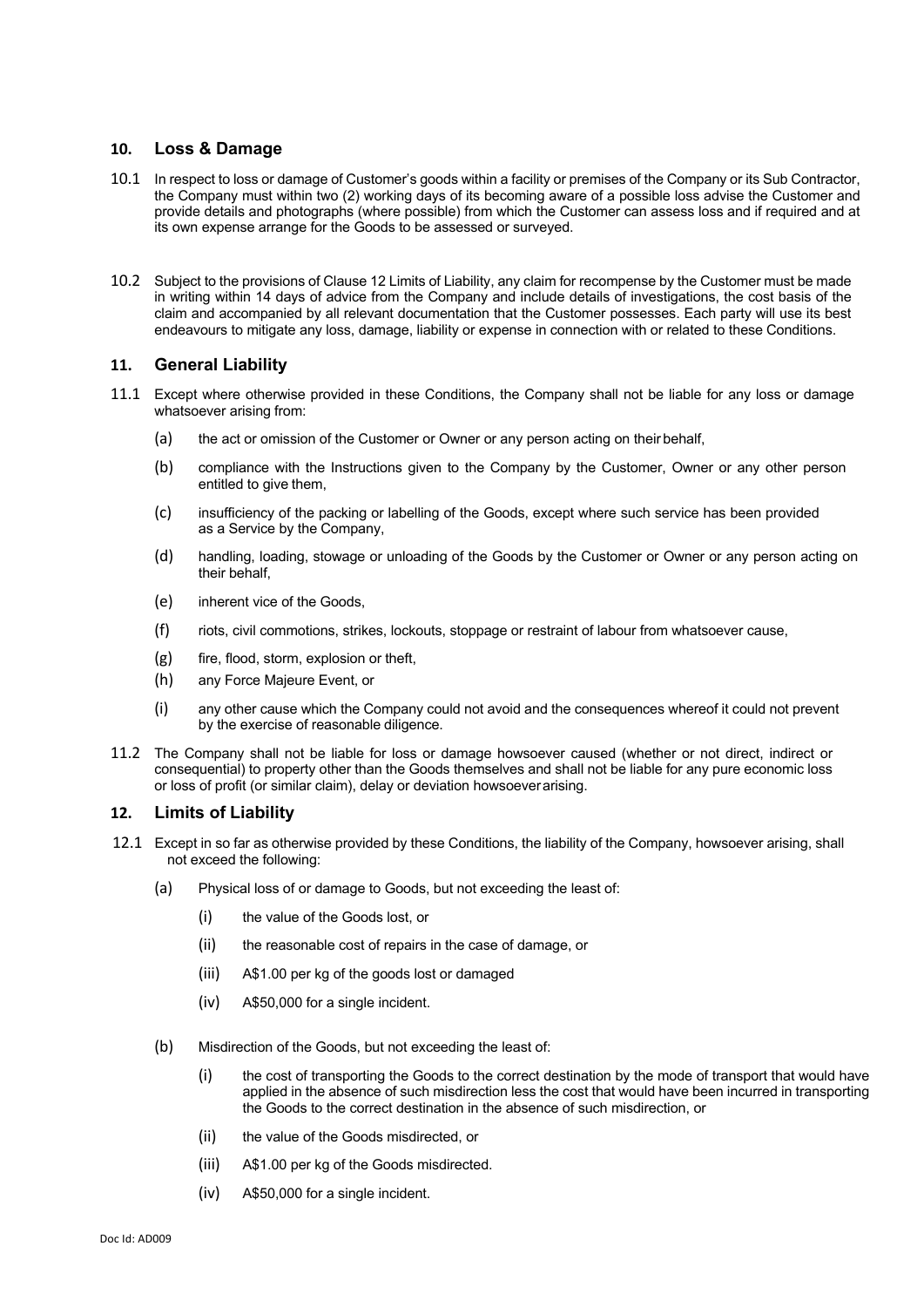- (c) Physical loss of or damage to the Customer's owned or leased Containers or Vehicles, but not exceeding the lesser of:-
	- (i) the value of the Container or Vehicle, or
	- (ii) the reasonable cost of repairs in the case of physical damage.
- (d) Physical loss of or damage to the property of any form other than that described in sub-clauses (a) to (c) above, but not exceeding the least of:-
	- (i) the value of the property lost, or
	- (ii) the reasonable cost of repairs in the case of damage
	- (iii) A\$1.00 for each event or events arising from any one cause of occurrence.
- (e) In no event shall the Company's liability under one or more of sub-clauses (a) to (d) exceed A\$50,000 per incident or incidents arising from a common cause. The limitation of liability referred to in Clause 12.1 shall apply notwithstanding that the cause of the loss or damage is unexplained.
- 12.2 The value of the Goods referred to in Clause 12.1 shall be calculated by reference to:
	- (a) the invoice value of the Goods plus freight and insurance if paid, or
	- (b) if there is no invoice value for the Goods, the value of the Goods shall be calculated by reference to the value of such Goods at the place and time when they were delivered to the Customer or Owner or should have been so delivered. The value of the Goods shall be fixed according to the current market price, or, if there be no commodity exchange price or current market price, by reference to the normal value of goods of the same kind and quality
- 12.3 If agreed in writing prior to receipt of the Goods, the Company may accept liability in excess ofthe limits set out in these Conditions upon the Customer agreeing to pay the Company's additional charges for accepting such increased liability. Details of the Company's additional charges will be provided upon request.
- 12.4 Unless agreed in writing prior to receipt, the Company will not accept or deal with bullion, coin, precious stone, jewellery, antiques, works of art or other valuable Goods. Should any Customer nevertheless deliver any such Goods to the Company or cause the Company to handle or deal with any such Goods other than in accordance with prior written agreement, the Company shall be under no liability whatsoever for or in connection with such Goods howsoever arising.
- 12.5 The liability of the Company arising out of any one incident for breach of any right or guarantee the Customer may have under the *Competition and Consumer Act 2010* and the Australian Consumer Law, or comparable legislation in each of the States and Territories of Australia, or howsoever arising is limited to any of the following as determined by the Company:
	- (a) the supplying of the services again; or
	- (b) the payment of the cost of having the services supplied again; or
	- (c) the value of the Goods the subject of the services at the time the Goods were received by the Company,

whichever is lower.

# **13. Security Interest**

13.1 Special and General Lien: From the time the Company, or its servants or agents, receive the Goods into its custody, the Company, its servants or agents shall have in addition to any statutory rights a special and general lien on the Goods and a right to sell the Goods whether by public or private sale or auction without notice, for any unpaid amounts for storage, warehousing, and distribution charges, freight, demurrage, container detention charges, duty, fines, penalties, salvage, of any kind whatsoever and without limitation and for any and all debts, charges, expenses or any other sums due and owing by the Customer or the Customer's principals, servants or agents. In addition, the lien shall cover the all costs and expenses of exercising the lien, including the costs of a public or private sale or auction, including legal costs and administration costs. The lien and rights granted by this Clause 13.1 shall survive delivery of the Goods and an Insolvency Event and the Company shall be entitled to retain the proceeds of sale of the Goods in respect of any outstanding amounts whatsoever referred to in this clause. The Customer accepts that any sums due and owing by the Customer are secured debts and that any payment made to the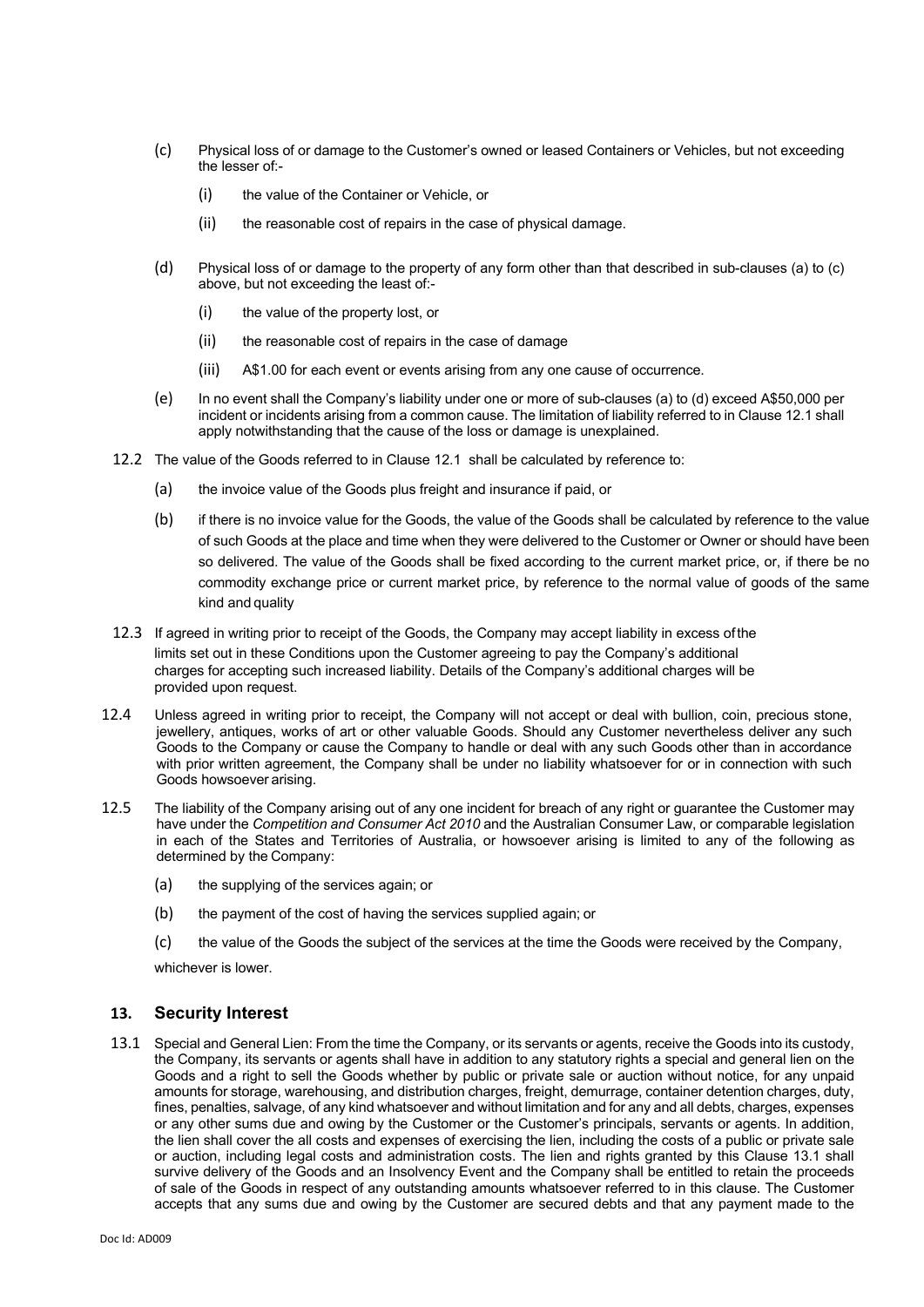Company in discharge of the Company's lien does not amount to a preference, priority or advantage in any manner or turn. The Company sells or otherwise disposes of such Goods pursuant to this Clause 13.1 as principal and not as agent and is not the trustee of the power of sale.

- 13.2 Continuing Security Interest: From the time the Company, or its servants or agents, receive the Goods into its custody, the Goods, and all of the Customer's present and future rights in relation to the Goods, are subject to a continuing security interest in favour of Company for the payment of all amounts for storage, warehousing and distribution changes, freight, demurrage, container detention charges, duty, fines, penalties, salvage, average of any kind whatsoever and without limitation and for any and all debts, charges, expenses or any other sums due and owing by the Customer or the Customer's principals, servants or agents. In addition, the continuing security interest shall cover all the costs and expenses of exercising the lien, including the costs of a public or private sale or auction, including legal costs and administration costs.
- 13.3 Custody and Possession: For the purposes of these Conditions, and in particular Clauses 13.1 and 13.2 the Company shall be deemed to have custody and possession of the Goods whether the Goods are in the actual physical custody and possession of the Company or of any subcontractors, servants or agents, and whether or not the Company is in possession of any documents of title relating to the Goods. The Customer and the Company agree that the Company has possession of the Goods within the meaning of section 24 of the PPSA, even if the Goods are in the possession of the Company's subcontractors, servants or agents.
- 13.4 Registration of Security Interest: The Customer acknowledges that the Company may, at the Customer's cost, register its security interest in the Goods, and all of the Customer's present and future rights in relation to the Goods, on the Personal Property Securities Register established under PPSA.
- 13.5 Provide Information: The Customer will immediately inform the Company if an Insolvency Event occurs with respect to the Customer. The Customer shall not change its name or other details without first notifying Company in writing at least 14 days before such change takeseffect.
- 13.6 Contracting Out and Waiver:
	- (a) The Company need not give any notice to the Customer or any other person (including a notice of verification statement) unless the notice is required to be given by the PPSA and cannot be excluded.
	- (b) The Customer and the Company agree pursuant to section 115 of the PPSA that Sections 125, 142 and 143 of the PPSA do not apply to this Agreement.
	- (c) The Customer, pursuant to section 115 of the PPSA, waives its right to receive any notice, details or other document from the Company under Sections 95, 121(4), 130, 135, 132(3)(d) and 132(4) of the PPSA.
- 13.7 Customer's Obligations: The Customer will not:
	- (a) permit to subsist any other security interest in relation to the Goods which would rank ahead of the Company's interest; or
	- (b) except in the normal course of business, sell, lease or dispose of, or permit the sale, lease or disposal of, the Goods.
- 13.8 Company's Rights: In addition to any rights the Company has under the PPSA, the Company shall have the right, as the Customer's agent, at any time while any amounts owing by the Customer to the Company under any Contract remains outstanding, to enter into the premises where Goods are stored and remove them without being responsible for any damage caused in doing so. The Customer shall indemnify the Company for all such moneys and all costs, charges and expenses in repossessing the Goods.
- 13.9 Confidentiality: The Customer and the Company agree not to disclose information of the kind mentioned in Section 275(1) of the PPSA, except in circumstances required by Sections 275(7) (b)to (e) of the PPSA. The Customer agrees that it will only authorise the disclosure of information under Section 275(7)(c), or request information under Section 275(7)(d), unless the Company approves. Nothing in this Clause 13.9 will prevent any disclosure by the Company that it believes is necessary to comply with its other obligations under the PPSA or any other law.

# **14. Containers**

- 14.1 If a Container has not been packed or stuffed by the Company, the Company shall not be liable for loss of or damage to the contents if caused by:
	- (a) the manner in which the Container has been packed or stuffed;
	- (b) the unsuitability of the contents for carriage in Containers, unless the Company has approved the suitability;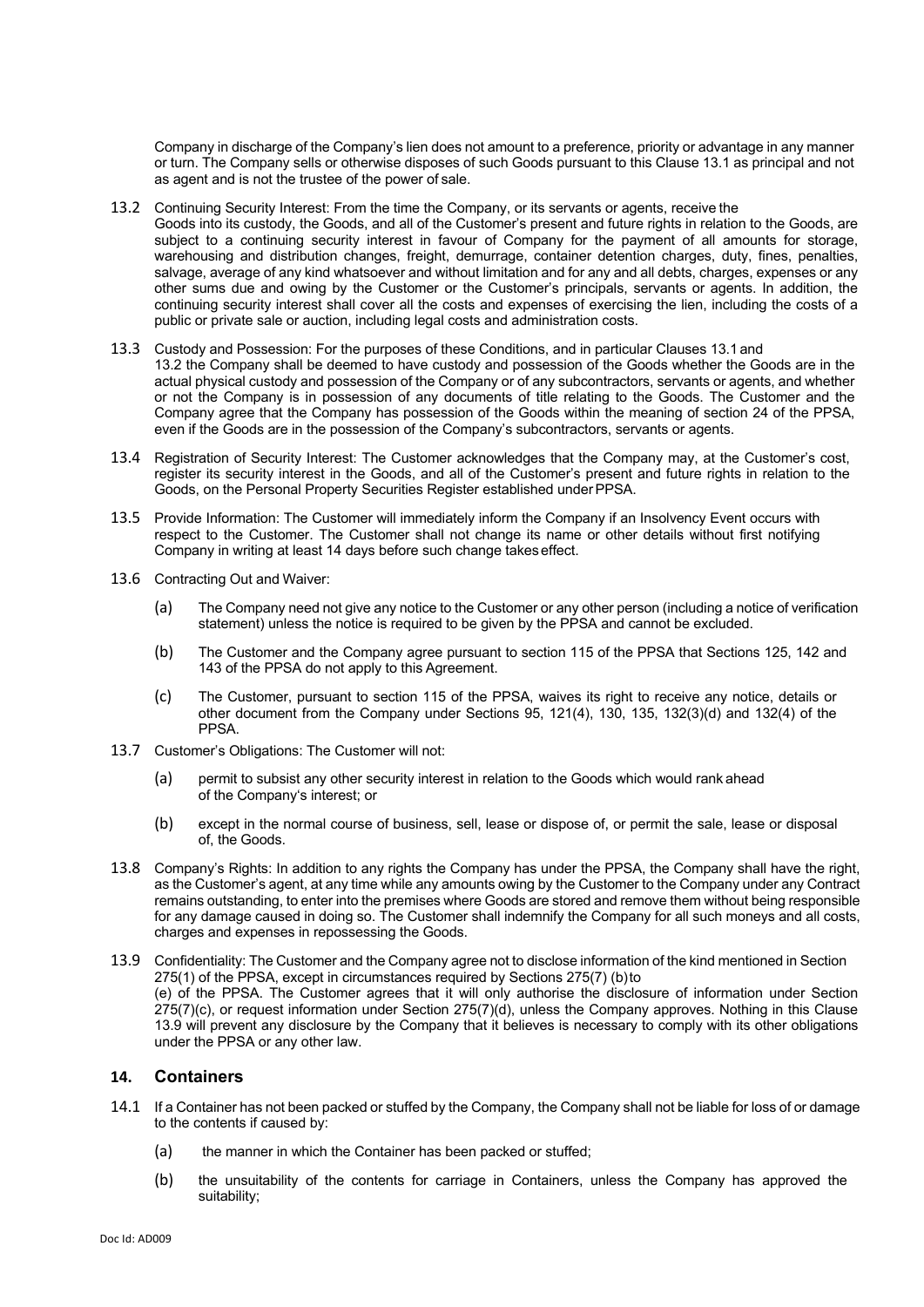- (c) the unsuitability or defective condition of the Container, provided that where the Container has been supplied by or on behalf of the Company this paragraph (c) shall only apply if the unsuitability or defective condition of the Container:
	- (i) arose without any negligence on the part of the Company; or
	- (ii) would have been apparent upon reasonable inspection by the Customer or Owner or person acting on behalf of either of them.
- 14.2 The Customer shall defend, indemnify and hold harmless the Company against all liability, loss, damage, costs and expenses arising from one or more of the matters referred to in Clause 14.1.
- 14.3 The Customer agrees to indemnify and keep indemnified the Company for all hire and other charges charged for the Customer's use of Containers provided by the Company, and for any costs incurred by the Company for the cleaning of Containers.

#### **15. Shrinkage**

- **15.1** The parties acknowledge that inherent in the nature of storing, handling and transporting Goods is the possibility of differences between the actual physical quantity of the Goods in the Company's possession and the quantity recorded in the Company's stock records. Such loss could have occurred by undetected short supply, pick error, non-recorded minor damages and other causes. It is understood that any such difference can lead to the Customer suffering loss or "ValueShrinkage**"**
	- (a) Customer's loss is the percentage of the actual value of Stock On Hand at the time of annual Stock take compared to the value in the Company stock records;
	- (b) A net loss of greater than 5% will entitle the Customer to make a claim against the Company.

#### **16. Insurance**

- 16.1 Insurance of the Goods is the responsibility of the Customer.
- 16.2 The Customer shall maintain with a reputable insurer the following insurance:
	- (a) Insurance on the Goods while they are in storage and transit for their full insurable invoice value;
	- (b) Public liability insurance of no less than ten million dollars (AU\$10, 000,000).
- 16.3 The Company shall maintain with a reputable insurer the following insurance:
	- (a) Public liability insurance of no less than ten million dollars (AU\$10,000,000);
	- (b) Workers Compensation Insurance.
- 16.4 If requested to do so each party shall produce to the other appropriate evidence of the existence of the insurance referred to in clause 16.2 and 16.3.

#### **17. Notice of Loss, Time bar**

17.1 The Company shall be discharged of all liability:

- (a) in respect of damage to any Goods, Containers or Vehicle unless the Company has been given the opportunity to survey such damage except where it was not reasonably possible for the Company to be given such opportunity or the Company has waived a requirement for a survey, then unless notice of the claim is received by the Company in writing within 14 days of the date of delivery of the Goods.
- (b) in respect of loss or damage at the Company's depot of any Goods, Container or Vehicle, unless written notice of such loss or damage is received within 14 days of the date when such Goods, Container or Vehicle left, or, if lost, should have left the Company's depot.
- (c) In respect of all claims, unless suit is brought against the Company in the proper forum and written notice thereof is received by the Company within nine (9) months of the date specified in clause 17.2.
- 17.2 For the purposes of clause 17.1, the applicable dates are:
	- (a) in the case of loss or damage to Goods, the date of delivery of the Goods;
	- (b) in the case of delay or non-delivery of the Goods, the date that the Goods should have been delivered;
	- $(c)$  in any other case, the event giving rise to the claim.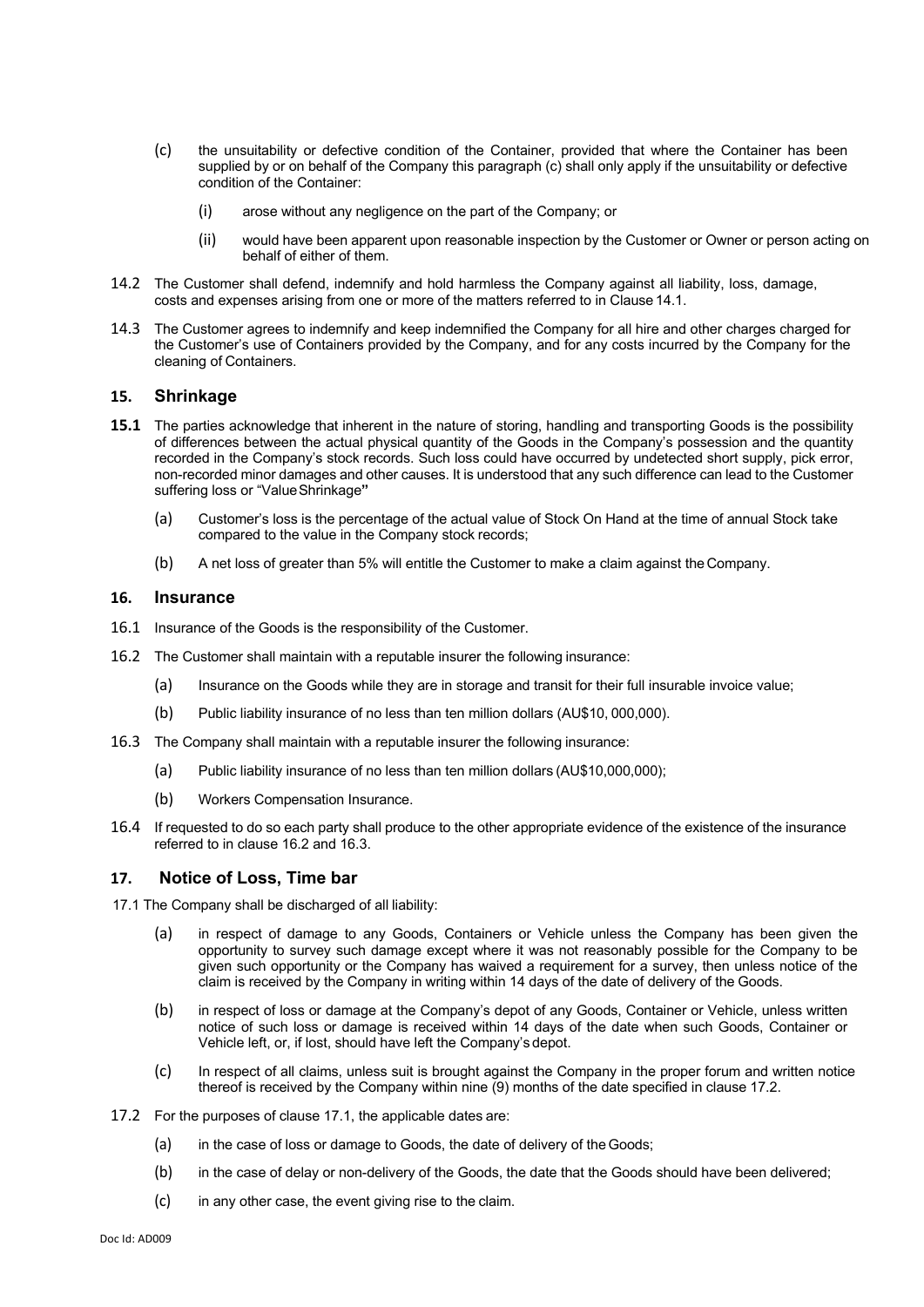## **18. Payment**

- 18.1 The Company is entitled to issue a tax invoice in respect of its Services and the Customer shall pay to the Company the invoiced amount in accordance with the terms of the tax invoice and these Conditions or otherwise within fourteen (14) days of invoice date.
- 18.2 The Customer must make payment without deduction or deferment on account of any claim, counter claim or set off.
- 18.3 On all amounts overdue to the Company, the Company shall be entitled to interest calculated on 4 per cent above the base rate of the Company's bank applicable during the period that such amounts are overdue.
- 18.4 All monies due to the Company at the date of termination of the Services or any agreement to provide Services must be paid in full at least seven (7) working days before final despatch of the Customers Good's from the Company's warehouse.
- 18.5 The Company shall under no circumstances be precluded from raising a debit in respect of any fee or disbursements lawfully due to it, notwithstanding that a previous debit or debits (whether excluding or partly including the items now sought to be charged) had been raised and whether or not any notice was given that further debits were to follow. Where any amount charged by the Company is described as a disbursement (or similar expression), such amount will include the Company's handling and administration fee in respect of the same and the fee is not required to be separately disclosed. Credit for disbursements will be withdrawn by the Company in the event disbursements are not paid within seven (7) days of the disbursement invoice.
- 18.6 Unless otherwise stated, all charges quoted are exclusive of Goods and Services Tax (GST).

# **19. Payment Disputes**

- 19.1 If the Customer disputes the whole or any portion of the amount claimed in an invoice submitted by the Company, the Customer must:
	- (a) Pay the portion of the amount stated in the invoice which is not in dispute in accordance with the terms of payment; and
	- (b) Notify the Company in writing (within five (5) Business Days of receipt of the invoice) of the reasons for disputing the remainder of the invoice.
	- (c) The parties must immediately and in good faith attempt to resolve the dispute prior to the due date of payment of the relevant disputed invoice, however, the Company retains the right to act in accordance with these Conditions.
	- (d) Nothing contained earlier in this agreement will prevent the Company from withdrawing services at any stage to recover any amounts owing to or claimed by the Company from the Customer.

## **20. Transferability**

20.1 The Company reserves the right to relocate Customer's stock to another warehouse facility at the Company's expense provided that the services at the other warehouse facility will be of at least of the same standard as those provided at the original warehouse facility.

## **21. Miscellaneous**

21.1 Notice

Any notice served by post shall be deemed to have been given on the third day following the day on which it was posted to the address last known to the Company to be the address of the recipient of the notice.

21.2 Defences and Limits of Liability

The defences and limits of liability provided in these Conditions shall apply in any action against the Company whether founded in contract or in tort or howsoever otherwise founded.

### 21.3 Legislation

(a) If these Conditions are held to be subject to the laws of the Commonwealth of Australia or of any particular State or Territory in Australia then these Conditions shall continue to apply and shall be void only to the extent that they are inconsistent with or repugnant to those laws and no further. Nothing in these Conditions is intended to have the effect of contracting out of any applicable provisions of the *Competition and Consumer Act 2010* and the Australian Consumer Law, or comparable legislation in each of the States and Territories of Australia, except to the extent permitted by those Acts where applicable.